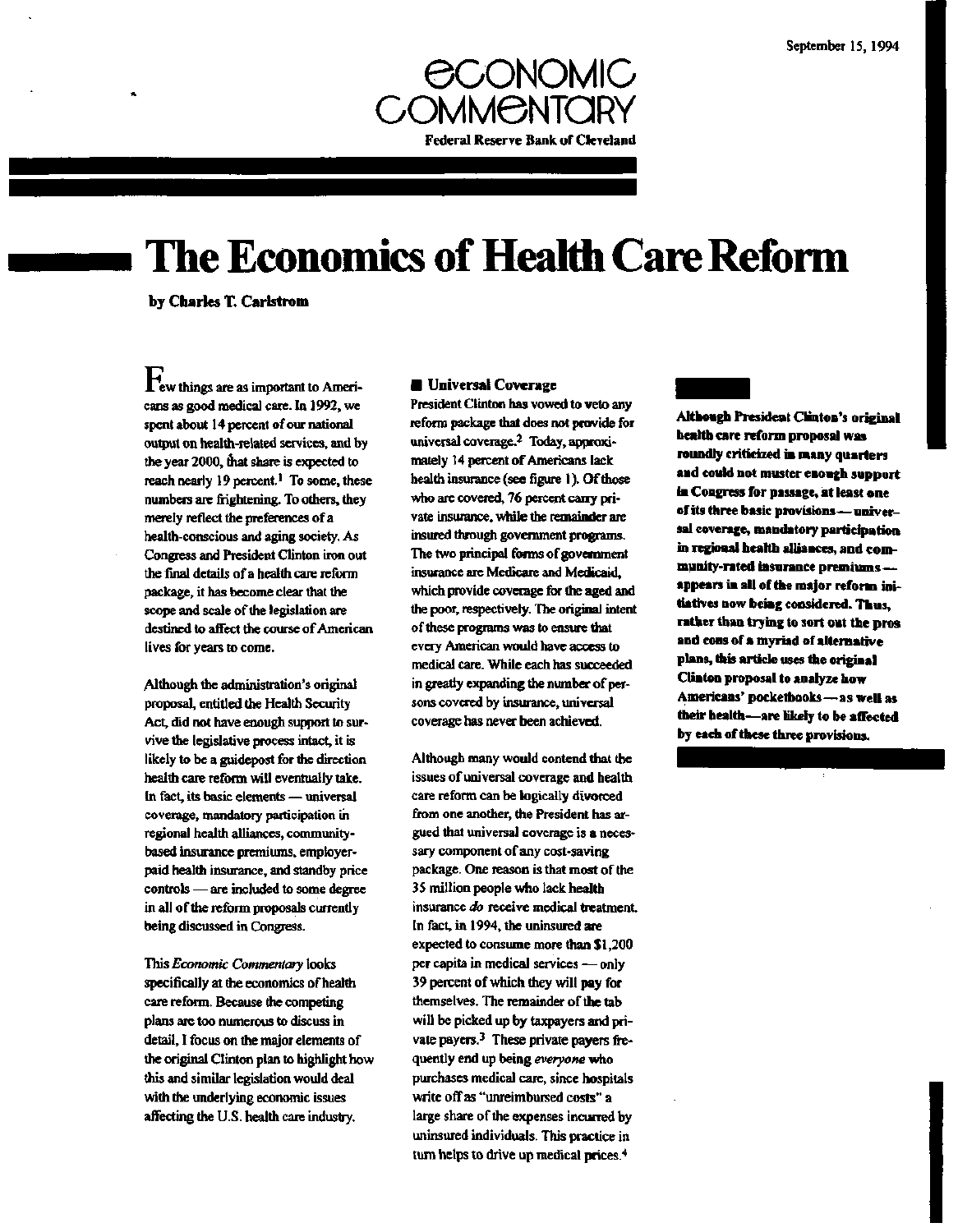There are other reasons why some insist that universal coverage is a necessary part of any reform package. Today, the health insurance industry is based on *experience ratings.* Premiums depend on the expected cost of providing insurance to an individual or subgroup and thus are directly related to a person's age, sex, and health status. Many argue that *community ratings,* wherein everyone residing in a given geographical area pays the same premium, would be more equitable as well as more efficient.

Experience ratings are considered inefficient because insurers spend a vast amount of resources trying to ascertain an individual's health status. Due to adverse selection, this "waste" is probably necessary. Adverse selection refers to the increased incentive for those with poor health or chronic illnesses to purchase health insurance under community-rated plans. This forces insurance companies to charge premiums that are not actuarially fair for normal, healthy individuals. As a result, healthy persons have a tendency to forgo coverage.

Experience ratings are one way of bringing these individuals back into the system, since those with little risk of becoming ill are charged lower premiums than the high-risk population. Unhealthy persons are effectively excluded from experience-rated plans, since insurance companies generally refuse to cover pre-existing conditions. For community ratings to work, it is important that those in excellent health continue to purchase medical insurance. Mandatory coverage, with subsidies for the poor and unemployed, is one way of ensuring that outcome.<sup>5</sup>

## **• Employer-Provided Health Insurance**

Currently, most private health insurance is provided through employers. In fact, more than 91 percent of those with private coverage have some or all of their premiums paid for either by their company or by the employer of their spouse or parent (see figure 1). This has led to a

#### **FIGURE 1 PRIMARY** SOURCES **OF HEALTH INSURANCE**



**SOURCE: Congressional Budget Office calculations based on the March 1992** *Current Population Survey.*

significant fraction of the population feeling locked into their current job because they fear losing their health benefits.<sup>6</sup> Critics of our present system argue that the reason employment and health insurance are linked so closely is the substantial tax break that exists for employerprovided medical benefits. Employees are not taxed on fringe benefits such as health insurance, while firms can deduct the cost of providing these benefits on their corporate income taxes.

Despite the alleged inefficiencies of employer-provided health insurance, the President's plan (as well as several others) would keep and build upon that facet of our current system. Job lock is expected to be minimized by three changes that are shared by many reform initiatives: universal coverage, standardizing the amount of insurance employers must provide, and instituting community ratings to eliminate rules against preexisting conditions.

The cornerstone of the original Clinton plan is mandatory employer-provided health insurance.<sup>7</sup> All firms with fewer than 5,000 employees would be required to join a regional alliance that would either purchase coverage directly or contract with private insurance companies. In addition, the Medicaid program would be dismantled, with beneficiaries required to enroll in health plans through a regional alliance. Since membership in these alliances would be compulsory, any adverse selection problems would be eliminated. Supporters also believe that the sheer size of the alliances would give health insurance buyers the market clout to demand lower premiums.

Firms with more than 5,000 full-time employees (as well as the U.S. Postal Service) could opt out of joining the regional alliances and instead form their own corporate alliances. However, if at any time in the future a company decided to join a regional alliance, it would forever forfeit its right to opt out of the system.

While this element of health care reform is arguably the foundation of the Clinton proposal, it is also the provision least likely to survive a congressional vote. Senator Mitchell's plan, which minors the President's in many ways, would make enrollment in the health alliances voluntary — a compromise that might prove far less innocuous than it appears at first glance. Allowing individuals and firms to purchase insurance outside the cooperatives would, in the words of a recent *New York Times* editorial, "invite the healthy to peel away and leave the chronically ill."<sup>8</sup> This in turn would endanger the move toward community ratings. To minimize that risk, the Mitchell plan restricts the ability of insurance companies to discriminate based on pre-existing conditions.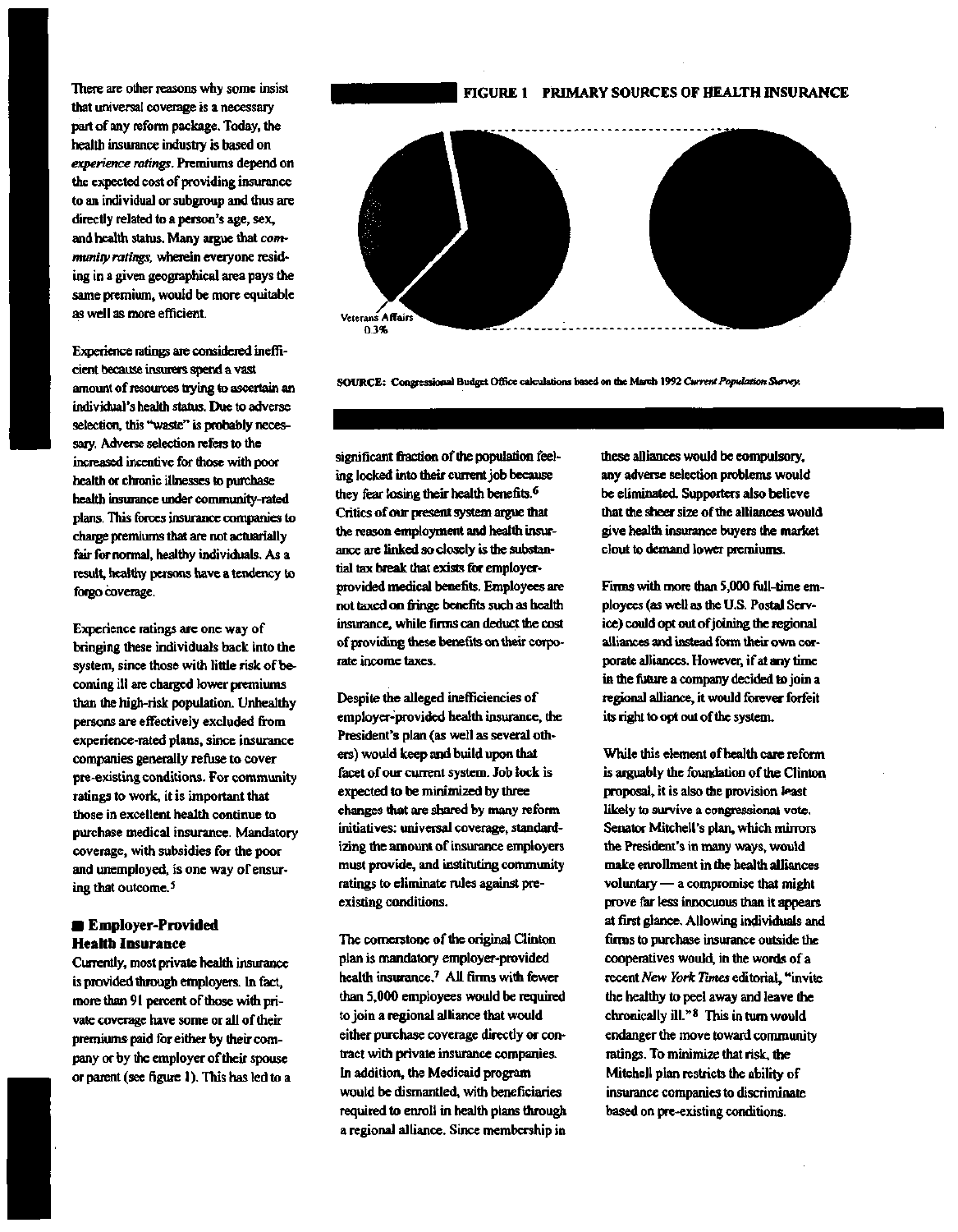**Another element of most of the reform bills now being considered is a standardized benefits package of employerprovided insurance. Under the administration's proposal, regional alliances would be responsible for purchasing health insurance and for deciding which insurance plans to buy and what medical procedures to cover. Each alliance would be required, however, to offer at least one traditional fee-for-service plan. Under Senator Mitchell's alternative, all firms providing insurance for their workers would be required to purchase a standard package of benefits.<sup>9</sup> The danger here is that decisions regarding what types of research and development are undertaken would largely be made, at least indirectly, by government agencies via the choice of what drugs and procedures were covered.**

#### **• Job Lock and Small-Firm Subsidies**

**A particularly contentious issue in the ongoing health care debate is whether to require firms to purchase coverage for their employees. Opponents argue that such a rule would be particularly punitive for small firms. Therefore, virtually all of the plans that contain employer mandates provide for some type of government subsidy for small companies. Under the original Clinton proposal, small firms with below-average annual wages would have their "contributions" held to between 3.5 and 7.9 percent of payrolls, depending on employment and payroll size.**

**Unsubsidized employers within a regional alliance would be required to contribute 80 percent of the average total premium for all single workers without children. For married couples and individuals with children, this calculation is more complicated. Workers in both small and large firms would be responsible for paying 20 percent of their own health insurance. Table 1 estimates total premiums for full-time workers and employer contributions for unsubsidized firms in 1994.**

## **TABLE 1 ESTIMATED TOTAL PREMIUMS AND UNSUBSIDIZED EMPLOYER SHARES (per full-time worker in 1994)**

|                   | wasan katabasa                  |                           |  |
|-------------------|---------------------------------|---------------------------|--|
|                   | <b>Total</b><br><b>Premises</b> | Employer<br><b>Shares</b> |  |
| Single person     | \$2,100                         | \$1,680                   |  |
| Married couple    | 4,200                           | 2.315                     |  |
| One-parent family | 4,095                           | 3,033                     |  |
| Two-parent family | 5,565                           | 3,033                     |  |
|                   |                                 |                           |  |

**SOURCE:** "An Analysis of the Administration's Health Proposal,'' Congressional Budget Office study, February 1994.

**Although job lock as currently defined may not be a problem under many of the reform plans being considered, subsidies such as those spelled out in the Health Security Act could make it quite costly for low-wage workers at fully subsidized firms to move to an unsubsidized firm or to one subsidized at a lower rate. Consider, for example, a worker in either a oneor two-parent family who earns \$15,000 per year. If this individual obtains work at a subsidized firm, management would have to pick up between \$525 and \$1,185 of his health insurance premium each year, depending on the subsidization rate. An unsubsidized firm, by contrast, would have to pay \$3,033 per year. Thus, there would be a cost advantage of between \$1,848 and \$2,508 for this person to work at the subsidized firm.**

**Although this advantage applies only to companies hiring low-wage workers, the savings are likely to passed on to their employees. The Congressional Budget Office estimates that a person making less than \$20,000 per year would, on average, receive a pay cut of more than 15 percent if he went to work at an unsubsidized firm instead of a subsidized one.<sup>10</sup> Since subsidized firms would tend to be smaller and less apt to offer career advancement potential, the proposed reform raises questions about both job and social mobility for low-wage workers.**

**This same reasoning implies that higherwage workers will find it costly to switch from an unsubsidized to a subsidized firm. It also suggests that employers may sort workers according to salary. For instance, consider a large corporation that has both high-wage executives and a lower-wage cleaning staff. Management would have an incentive to hire out all janitorial services to small subsidized firms or to spin off a small subsidiary that would qualify for subsidies. Although some legal restrictions against this type of sorting are included in the Clinton legislation, it is not clear how successful they would be.**

**Unsubsidized**

**• Cost Containment Provisions Although cost containment was a major impetus behind the call for health care reform, most of the current proposals address the problem in only one way: direct government control of health care prices. The President's initial plan** did include other less direct - and, **supporters believe, very effective provisions for containing costs. First, the large government cooperatives would have significant market power and presumably would be able to hold down price increases. Second, since the plan establishes community ratings, the current costs of administering an experience-rated system would be eliminated. Many also believe that the administrative expenses of insuring one . large group instead of many small ones would be lower.**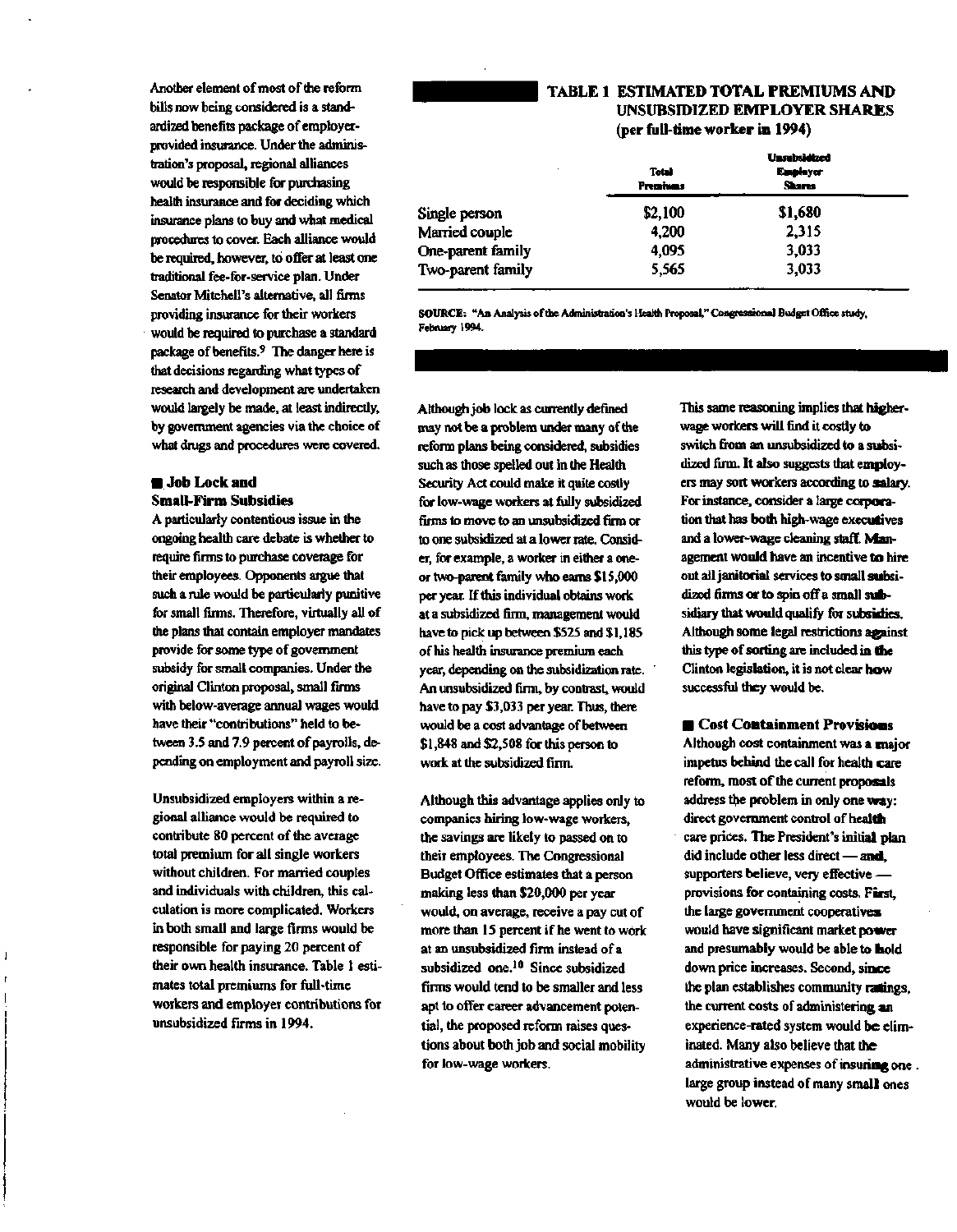**However, "standby" controls are in place to supplement these measures if necessary. Without further congressional approval, the President's plan mandates that by the year 2000, the per capita cost of the standard benefit package cannot increase by more than the yearly percentage rise in the Consumer Price Index (CPI) plus the percentage rise in real per capita GDP. That is, premiums cannot be hiked more than the average price rise for all goods and services, except for a slight adjustment for real output growth.**

**The danger with these controls — and with price controls in general — is that when price increases are artificially limited, the private market must find another way to allocate scarce resources. For example, price controls on gasoline in the 1970s produced shortages that resulted in long lines of motorists waiting to fill their tanks. Rent controls in New York City have led to a shortage of apartments and to landlords letting the quality of their properties deteriorate.**

**While economists are nearly unanimous in their disdain for price controls, President Clinton is not alone among those hoping to use them to slow the pace of medical inflation. Senator Mitchell's plan, for instance, calls for additional taxes on insurance companies that boost their prices beyond acceptable levels. Such price controls are especially dangerous in the medical field because, according to some, a primary reason why medical inflation has consistently exceeded CPI inflation is that the former is poorly measured.**

the second control of

in Bello: In

ŧ

**One explanation for medical care prices rising at a faster rate than the cost of other goods and services is better and more expensive technologies. For example, 35 years ago it was impossible to keep a person with kidney failure alive. Today, with dialysis and immunosuppressant drugs (which have led to vastly improved transplant rates), the cost is approximately \$30,000 a year.**

**Adjusting price indexes to account for better technologies not only is difficult but is in some sense impossible, as illustrated by the above example. How do you value technologies that previously did not exist? Although the Bureau of Labor Statistics incorporates a quality adjustment in its CPI number, the inflation rate for medical care is almost certainly biased upward for the reasons stated above. It is further skewed because changes in the number and type of nurses who minister to patients and in the availability of new equipment are both generally ignored when the price series for hospital rooms is computed.<sup>1</sup> '**

**All of this suggests that even with effective health care reform, the standby price controls may have to be implemented to meet the President's objectives. If history is any guide, these controls may well have a deleterious impact on medical care. Possible consequences include reduced access to medical services, longer waiting times for both doctor visits and tests, restricted access to high-cost medical technologies, and a slowdown in die development of new technologies.<sup>12</sup>**

#### **• Conclusion**

**The administration's health reform initiative—as well as most of the alternatives now being debated in Congress has been designed to minimize the differences between the old regime and the new, at least during the initial phase-in. The President's original proposal called for a mandatory system that in many respects parallels what is now voluntarily chosen by many large companies. Workers would choose their health insurance coverage from a menu of two or three different plans, and the bulk of the cost would be paid for by employers, with employees picking up the remainder via payroll deduction. The major difference** from today's system is that the "federal **law rather than the employer would determine the benefits and the premiums."<sup>13</sup> Decisions that used to be made by the private market would instead be made by the government.**

**The Clinton plan thus envisions the government taking a more active role in many facets of the health care delivery system. Federal agencies would oversee the regional alliances, which nearly every firm would have to join. If these measures still failed to control costs, mandatory price controls on premium increases would kick in.**

**But the administration's plan certainly does not stand alone in this regard. Virtually all of the reform proposals now being discussed assign a more active role to the government. The unintended consequences of such a course — if experience with government intervention in other industries is any guide may be a bitter pill for Americans to swallow. Given the magnitude of the possible side effects, perhaps this new approach to health care, like any new drug, should have to be proven safe and effective before being allowed into the marketplace.**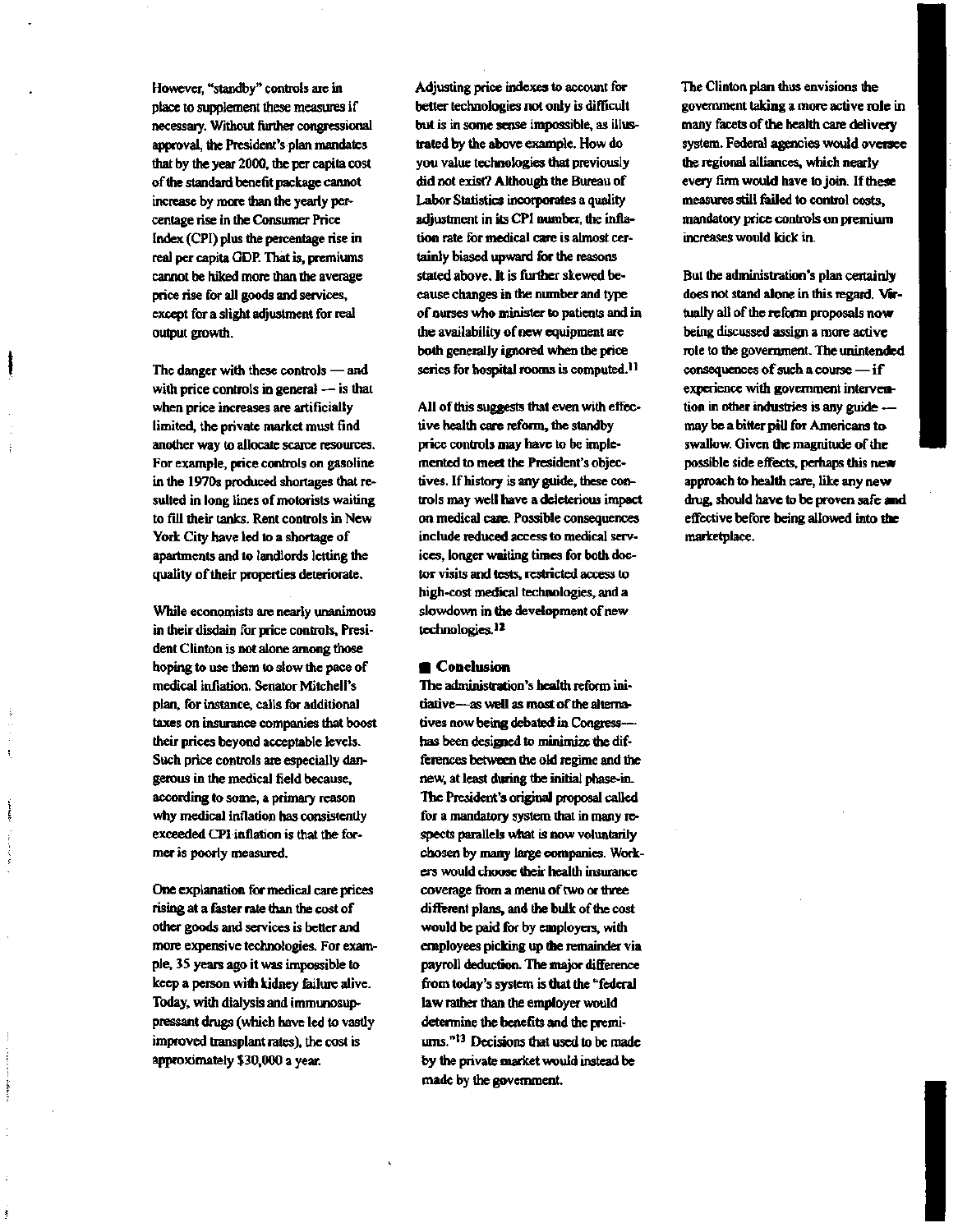**• Footnotes**<br>1. See "Projections of National Health **1. See "Projections of National Health Expenditures," Congressional Budget Office (CBO) study, October 1992, p. ix; and "Managed Competition and Its Potential to Reduce Health Spending," CBO study, May 1993, p. ix.**

**2. There have been reports that the President may soften his stance on universal coverage in order to ensure that health care reform passes this year.**

**3. See** *Economic Report of the President 1994,* **U.S. Government Printing Office, p. 135.**

**4. I discuss the issue of unreimbursed costs in more detail in "The Government's Role in the Health Care Industry: Past, Present, and Future," Federal Reserve Bank of Cleveland,** *Economic Commentary,* **June 1,1994.**

**5. See footnote 3,** *Economic Report of the President 1994,* **p. 139.**

**6. Studies indicate that between 10 and 30 percent of American workers feel tied to their current job for this reason.**

**7. The compromise plan submitted by Senator George Mitchell would not force employers to provide health insurance until the year 2000, and men only if more than S percent of the population still lacked coverage.**

**8. See "Mr. Moynihan's Gambit,"** *New York Times.* **June 13,1994. (Voluntary enrollment in the regional health alliances was also included in an earlier reform proposal submitted by Senator Daniel Patrick Moynihan.)**

**9. This provision of the Mitchell plan may have an unintended side effect: Firms that currently provide health insurance for their workers may cease doing so if the cost of the standard package is significantly higher than what they had been paying.**

**10. See footnote 3,** *Economic Report of the President 1994, p. (A.*

**11. See I.K. Ford and P. Strum, "CPI Revision Improves Pricing of Medical Care Services,"** *Monthly Labor Review,* **vol. 111, no. 4 (April 1988), pp. 17-26.**

**12. Some believe that investment in new medical technologies is excessive and that such a slowdown would in fact be beneficial. Since employer-provided health care plans are not taxed, the government pays for approximately 40 percent of each health dollar spent Along with such subsidies comes a tremendous incentive to favor newer and more expensive technologies that are only marginally better than the old ones.**

**13. See footnote 3,** *Economic Report of the President 1994,* **p. 48.**



*Charles T. Carlstmm is an economist at the Federal Reserve Bank of Cleveland.*

*The views stated herein are those of the author and not necessarily those of the Federal Reserve Bank of Cleveland or of the Board of Governors of the Federal Reserve System.*